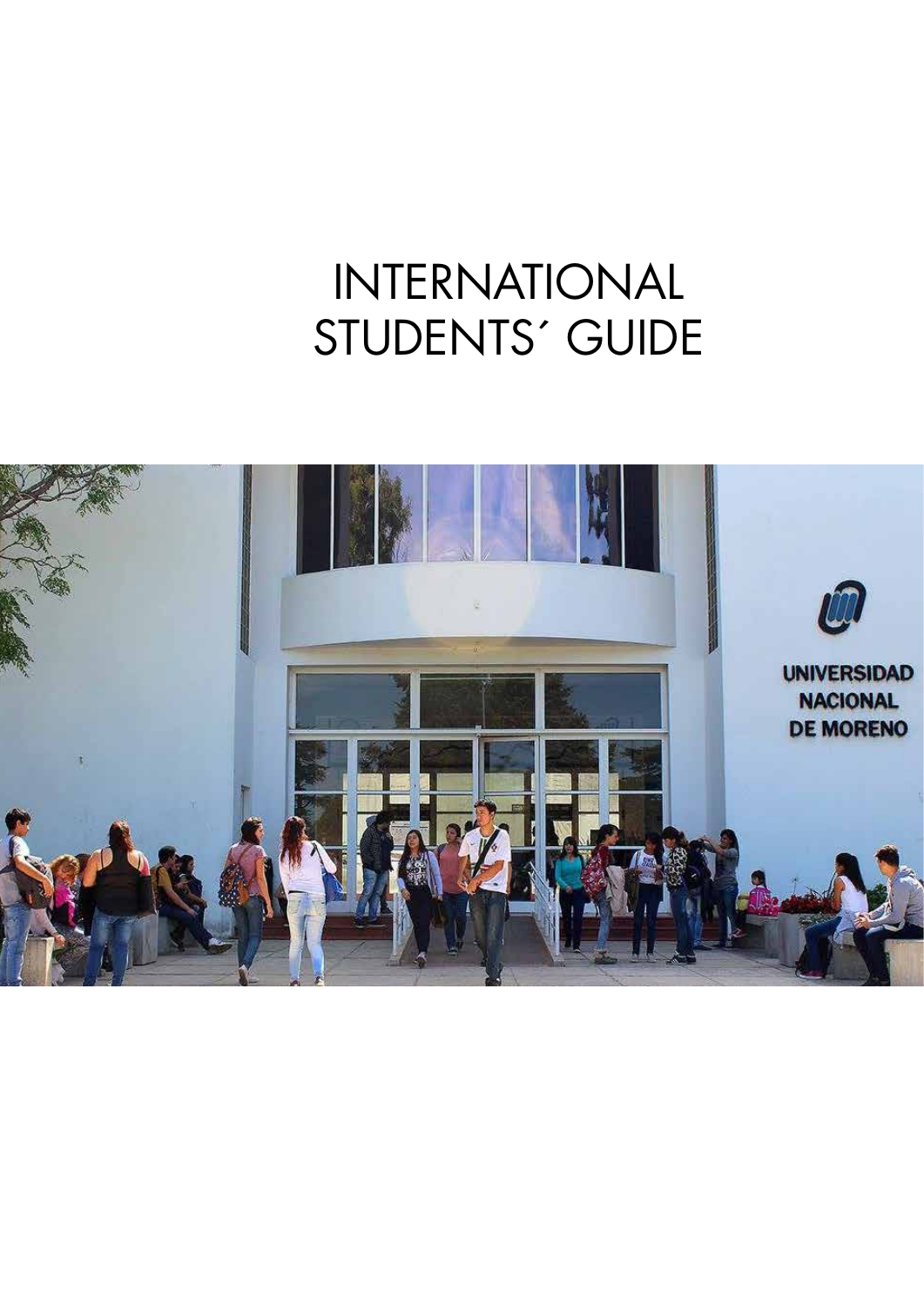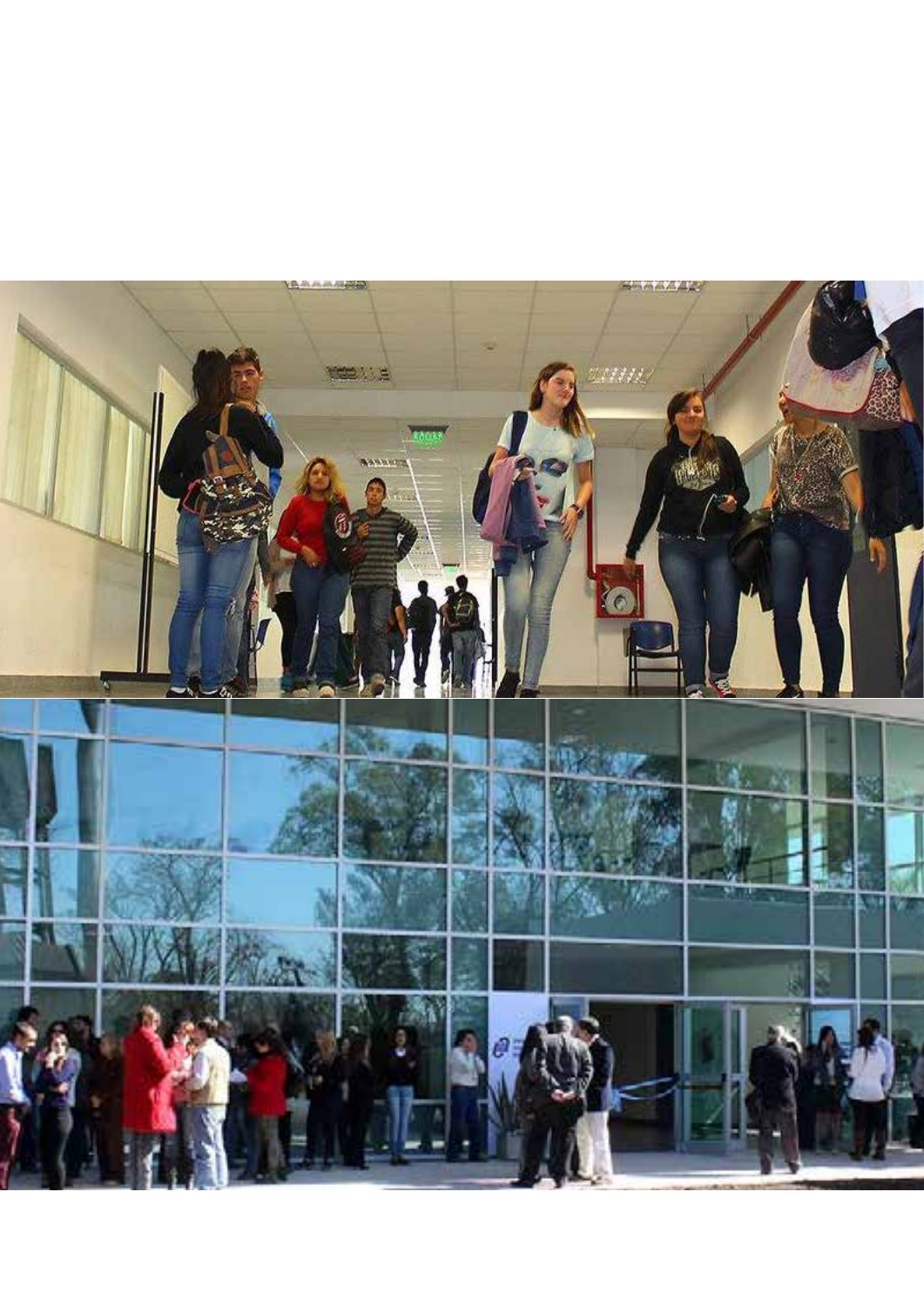## **INTERNATIONAL STUDENTS´ GUIDE**

| <b>CONTENTS</b>                                                        | PAGE                   |
|------------------------------------------------------------------------|------------------------|
|                                                                        | 3                      |
| <b>PURPOSE</b>                                                         | 3                      |
| <b>SCOPE</b>                                                           | 3                      |
| <b>UNM POLICY</b>                                                      | 3                      |
| STUDYING AT UNM                                                        | 3                      |
| <b>INSTITUTIONAL PROJECT</b>                                           | $\overline{4}$         |
| <b>ACADEMIC PROPOSAL</b>                                               | 4                      |
| <b>ADMISSION</b>                                                       | $\boldsymbol{\Lambda}$ |
| UNDERGRADUATE COURSES                                                  | $\overline{7}$         |
| <b>ACADEMIC INFORMATION</b>                                            | 7                      |
| <b>IANGUAGE</b>                                                        | 7                      |
| <b>REGISTRATION REQUIREMENTS</b>                                       | 8                      |
| ARTICIF <sub>12</sub>                                                  | 8                      |
| PARTIAL UNDERGRADUATE COURSES OF STUDIES                               | 8                      |
| UNDERGRADUATE COURSES OF STUDIES ENDING                                | 9                      |
| <b>EXCHANGE STUDENTS</b>                                               | 10                     |
| <b>ACCOMMODATIONS</b>                                                  | 10                     |
| POSTGRADUATE COURSES                                                   | 10                     |
| <b>STUDENTS' TUTORIALS</b>                                             | 11                     |
| STUDENTS' PARTICIPATION                                                | 11                     |
| STUDY IN ARGENTINA                                                     | 11                     |
| <b>IMMIGRATION PROCEEDINGS</b>                                         | 11                     |
| IMMIGRATION REGIME FOR FOREIGNERS ENTERING AS TOURISTS                 | 12                     |
| REQUIRED DOCUMENTATION TO REQUEST FOR PERMANENT RESIDENCY IN ARGENTINA | 13                     |
| UNM CONTACTS                                                           |                        |

PAGE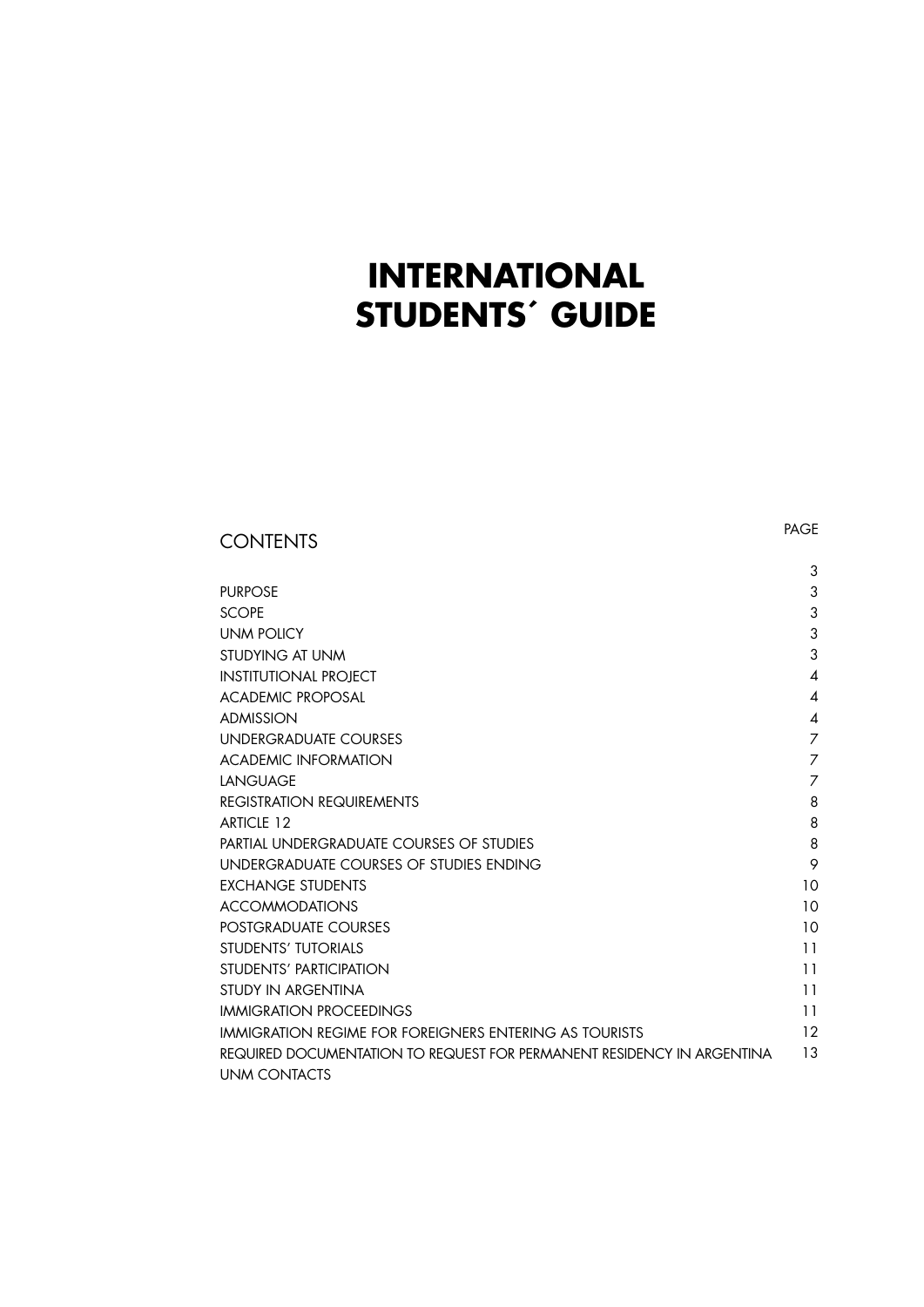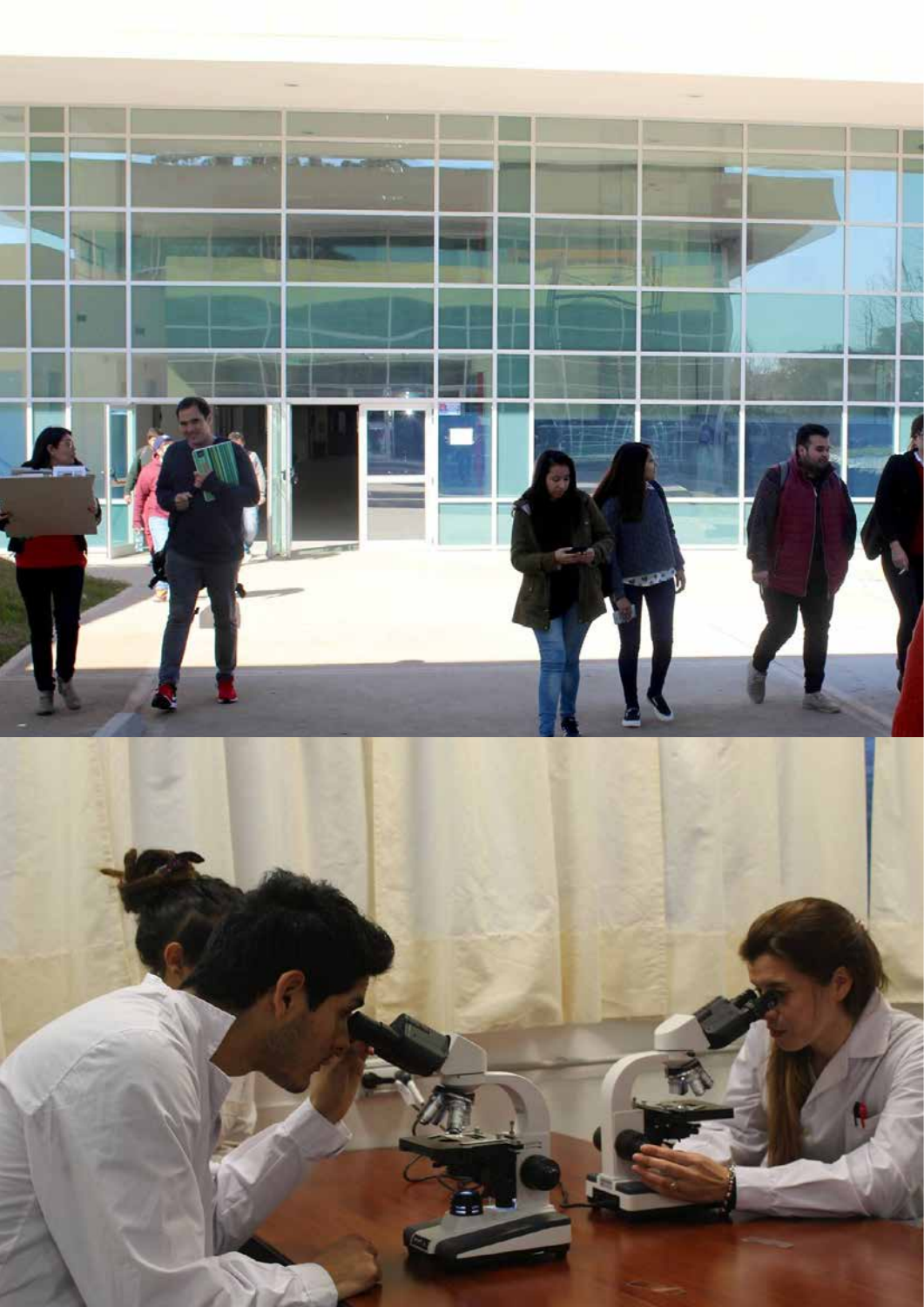### STUDYING AT UNIVERSIDAD NACIONAL DE MORENO

## **INTERNATIONAL STUDENTS´ GUIDE**

### 1-PURPOSE

The purpose of this guide is to inform our foreign students about the institution requirements and processes laid down -according to national regulations- to study at UNM.

### 2-SCOPE

This guide will be useful not only for all foreign students who want to study at UNM, but also for the staff of both International Relations and Academic Management Directorships as well. Academic Authorities will be involved as they would be the potential informants to the students and applicants.

### 3-UNM POLICY

UNM points towards a highlighted participation in all the initiatives which may support the international framework of its students. It figures out the internationalization process as one of the strategic focus for its development and growth. Hence, it tries to give the most accurate and effective informative support to those who want to study at UNM, so as to be in line with national regulations and its own registration requirements.

### 4- STUDYING AT UNM

### INSTITUTIONAL PROJECT

The Universidad Nacional de Moreno (UNM) is a public and free admission university. UNM Mission consists of ensuring a high quality educational proposal which fosters development through teaching, knowledge promotion and both scientific and technological innovation.

UNM considers higher education as a Universal Human Right, and also acknowledges the plural coexistence of currents, theories and lines of thought as an essential requirement in the search for academic excellence.

It ensures all members participation as they perform their duties in the democratic management of its government.

It takes the challenge for a responsible autonomy which guarantees the academic freedom and gives place to society needs and demands, going hand in hand with its region progress.

Teaching is developed from theory and practice integration with the aim of encouraging students to be eager for learning and critic thought building.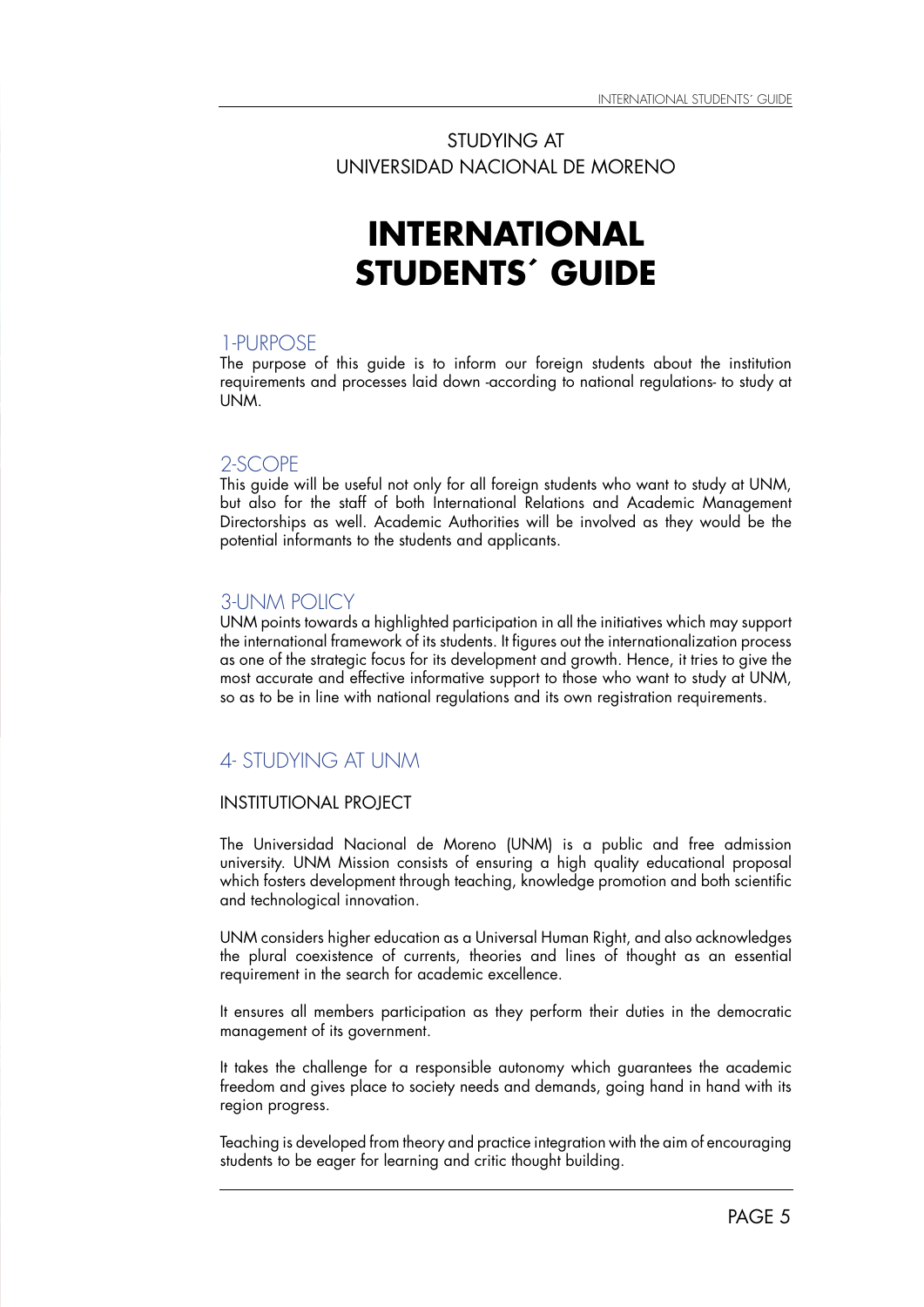#### ACADEMIC PROPOSAL

#### **a- Admission**

To start a course of studies at UNM, it is required to pass a **GUIDANCE AND UNIVERSITY TRAINING COURSE** (COPRUN, for its acronym in Spanish).

The course is compulsory for all enrolled students to the undergraduate courses offered by UNM, except for Secondary and Initial Education Licentiates. (In both cases, students must have a previous tertiary or another university degree).

#### **This admission course consists of three workshops and one seminar**:

- Literacy
- Problem Solving
- Science.
- Approach to university life

Its main objective consists in encouraging the development of the necessary basic knowledge and skills to begin a course of studies. At the end of the course, students are given a diagnosis to identify those weak points to strengthen in future tutorials.

Once it has been concluded, students will be able to register for the subjects of their course of studies.

#### COPRUN EXEMPTED

- Enrolled students for Licentiate cycles (they must meet other requirements).
- Graduated from public or private universities
- Graduated students from Higher Education Institutions, which are not Universities, with a course of studies with no less than 1800 hours.
- Applicants who have passed admission requirements in other national or private universities or at universities abroad which have been already recognized in Argentina.

The applicants to the course (COPRUN) are given a talk about the course of studies they have chosen before the classes beginning.

#### **Free Access to Bibliography**

The UNM renders booklets for free to every student attending the course.

#### **Undergraduate courses of studies**

Nowadays, the UNM offers 10 courses of studies, 2 licentiate cycles and 4 technical degrees, organized in 3 Academic Departments. It will continue to increase its educational offer according to its Initial Institutional Project. All the courses of studies are offered for free.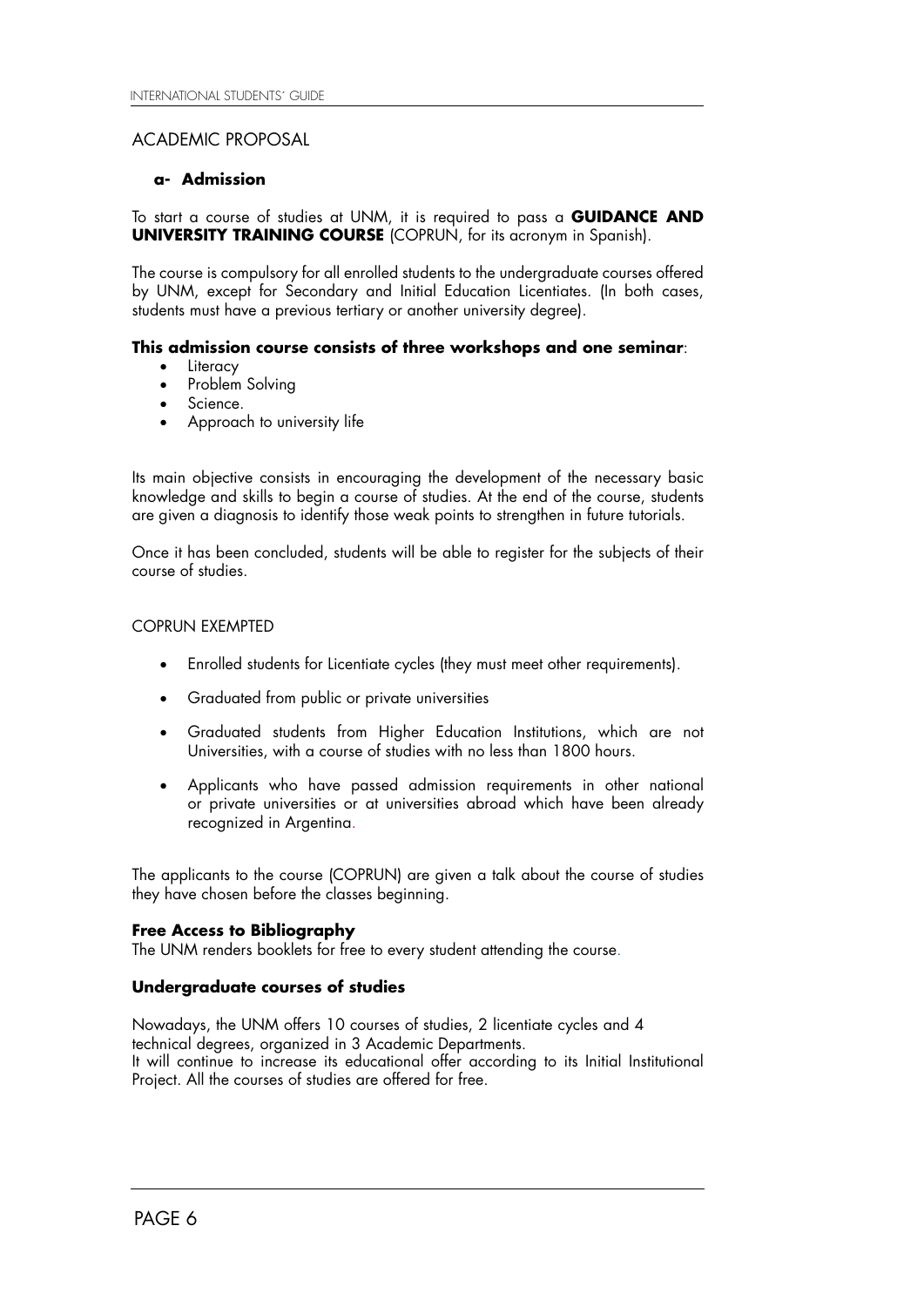#### **Degrees**

### DEPARTMENT OF APPLIED SCIENCES AND TECHNOLOGY

#### **Electronics Engineering**

- Networks oriented
- Multimedia oriented
- Agricultural and Farming Applications oriented

Electronic Engineer (years of study: 5 and a half)

Technical Degree in Electronics University Electronics Technician (years of study: 3)

#### **Environmental Management**

Degree in Environmental Management (years of study: 5)

Technical Degree in Environmental Management University Technician in Environmental Management (years of study: 3)

#### **Architecture**

Architect (years of study: 6)

#### **Biotechnology**

Degree in Biotechnology (years of study: 5)

Technical Degree in Biotechnology University Technician in Biotechnology (years of study: 3)

#### DEPARTMENT OF ECONOMICS AND ADMINISTRATION

#### **Labor Relations**

Degree in Labor Relations (years of study: 5) *Diploma in General Studies of Economics and Business Administration (years of study: 2)*

#### **Business Administration**

Degree in Business Administration (years of study: 5) *Diploma in General Studies of Economics and Business Administration (years of study: 2)*

#### **Economics**

Degree in Economics (years of study: 5) *Diploma in General Studies of Economics and Business Administration (years of study: 2)*

#### **National Public Accountant**

Degree in National Public Accountant (years of study: 5) *Diploma in General Studies of Economics and Business Administration (years of study: 2)*

Technical Degree in Tax Accounting University Technician in Tax Accounting (years of study: 3)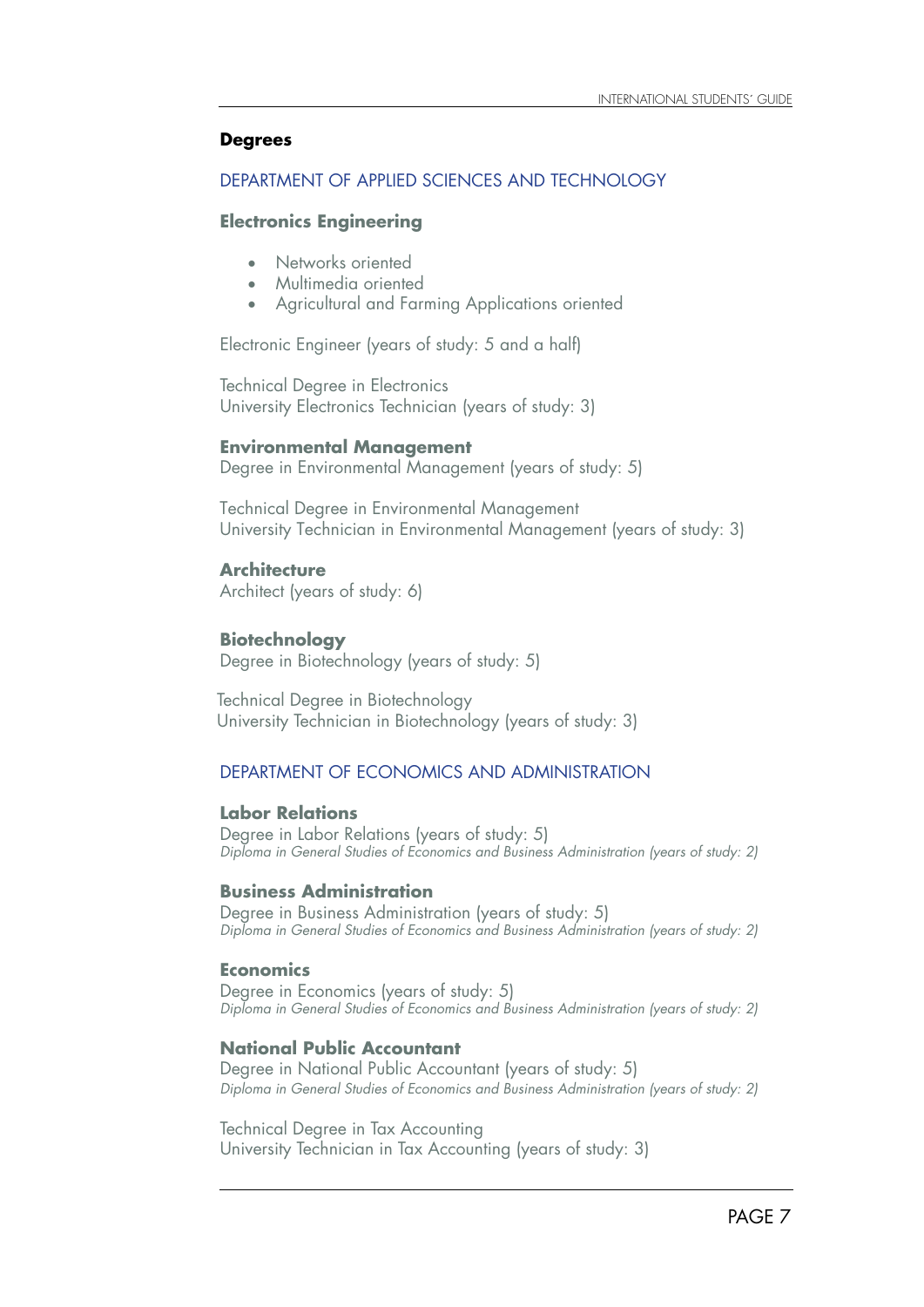### DEPARTMENT OF HUMANITIES AND SOCIAL SCIENCES

### **Social Work**

Degree in Social Work (years of study: 5) *Diploma of Initial Studies in Social Work (years of study: 2)*

### **Social Communication**

- Sciences oriented
- Multimedia Production oriented

Degree in Social Communication (years of study: 5) *Diploma of Initial Studies in Social Communication (years of study: 2)*

### **Cycle of Degree in High School Education**

Degree in High School Education (years of study: 2)

### **Cycle of Degree in Elementary Education**

Degree in Elementary Education (years of study: 2)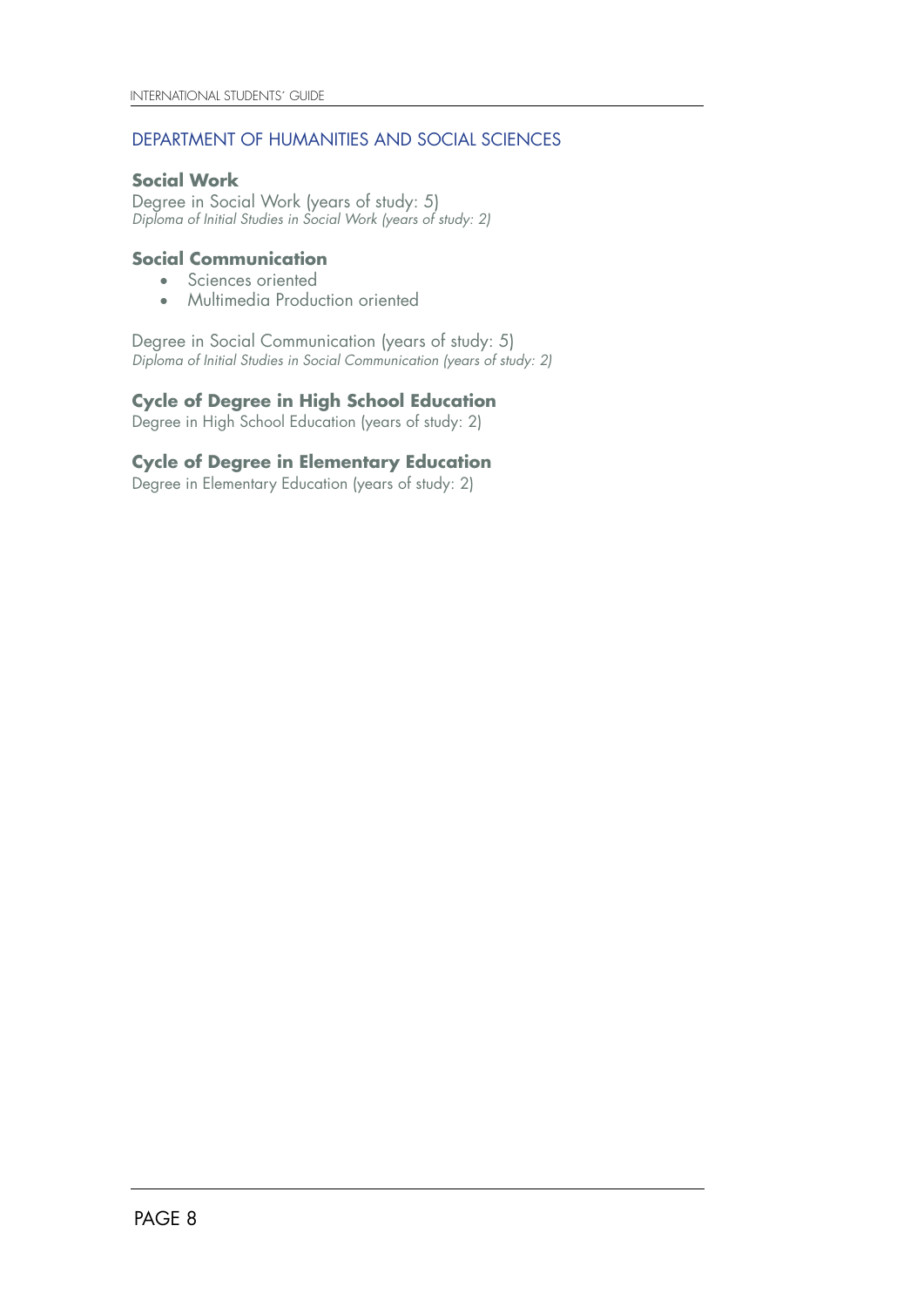#### ACADEMIC INFORMATION

Either the UNM academic offer or its courses of studies plans and layout, as well as all the information about the Academic Departments, can be found at www.unm.edu.ar

### **Language**

UNM courses of studies are rendered in Spanish. Thus, students whose mother tongue is not Spanish should have a CELU or DELE certificate, or an equivalent one.

Those who do not have a certificate will have to do a course of Spanish at UNM so as to sit for an exam that states their language level.

The UNM will be able to require a language level exam for those who speak the Spanish language, but do not have a certificate.

### **Registration requirements**

### **Argentine naturalized students or with permanent residency**

- Regulations and required documents are the same for both argentine and foreign students.
- Registration takes place the semester previous to classes beginning and it requires DNI -the student National Identity Card. Registration for COPRUN occurs once a year.
- High secondary school degrees from other countries must be ratified in Argentina. This procedure is in charge of the Ministry of Education, Secretary of Education, National Ratification of Degrees and Studies Directorship. Montevideo 950, Ciudad Autónoma de Buenos Aires.
- Ratified degrees must be submitted in the Students' Office at the UNM Academic Secretary.

### **Foreign students without residency in the country:**

Foreign Students who want to study at UNM and do not have residency in the country must:

- Begin registration proceedings in person at the Academic Secretary o via web at: www.unm.edu.ar.
- Once the registration process has been finished via web, the student should contact the Students Office at the Academic Secretary so as to finish the whole process.
- Start the immigration proceedings at the National Immigration Directorship to get residency. Then, all the documents must be submitted to the Students' Office at the UNM Academic Secretary. For further information, visit www.migraciones.gov.ar
- Ratify the secondary school degree in Argentina. This procedure is in charge of the Ministry of Education, at the Education Secretary of the National Ratification of Degrees and Studies Directorship. (Montevideo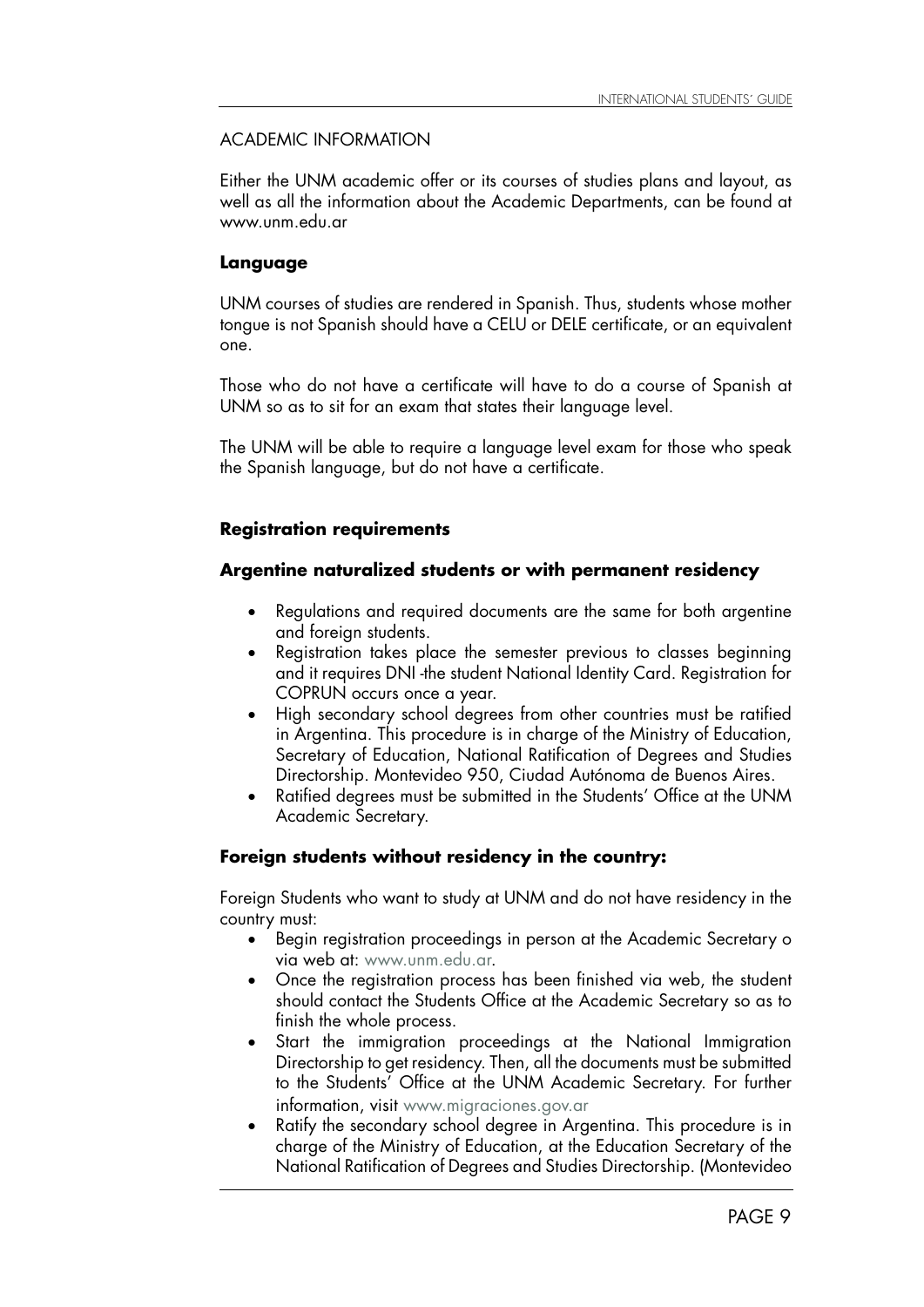950, Ciudad Autónoma de Buenos Aires). For further information, visit www.me.gov.ar/validez/

• Submit a ratified degree to the Students Office, at the Academic Secretary, previous to classes beginning.

#### **Students with temporary or transitory residency with Argentine secondary school degree, or University degree, must**:

- Start registration proceedings at UNM Academic Secretary in person or via web: www.unm.edu.ar
- Once the registration process has been finished via web, the student should contact the Students Office at the Academic Secretary so as to finish the whole process
- Start the immigration proceedings at the National Immigration Directorship to renew residency before its due date. Then, submit the documentation to the UNM Students' Office at the Academic Secretary. For further information, visit www.migraciones.gov.ar

UNM Academic Secretary and the Students' Office are located at the UNM main building: *Av. Bartolomé Mitre 1.891, Moreno, Provincia de Buenos Aires. Tel. (54) (0237) 466-7186.*

### **Article 12**

Foreign Students included in Regulation SPU N° 1523/90 shall not be able to undertake their scientific and professional activity according to article 12, as follows:

*"Article 12° foreign students under this regime -once graduated- shall not be able to be engaged in their scientific or professional activity in the Argentine Republic. Every University must certified this limitation on the diploma reverse side in which the studies finished must be certified, on this text basis: "Graduated students in accordance with a special regime set forth by Regulation N° shall not be able to practice their profession in the Argentine Republic, except for official permission issued by the Ministry of Justice and Education."*

### **Partial undergraduate courses (up to two semesters)**

Foreign students who want to do partial undergraduate courses of studies- for no more than two semesters- may be considered as visitor students or under a current interuniversity agreement.

### **To undertake partial undergraduate studies**

- It is not necessary neither to pass an exam for admission nor registration for the COPRUN
- You should contact the Students Office at the UNM Academic Secretary in order to request information concerning registration access.
- Recognition of subjects already taken must be requested at the University of Origin.
- Residency must be requested to the National Immigration Office if the courses to take would exceed 90 days after entering the country.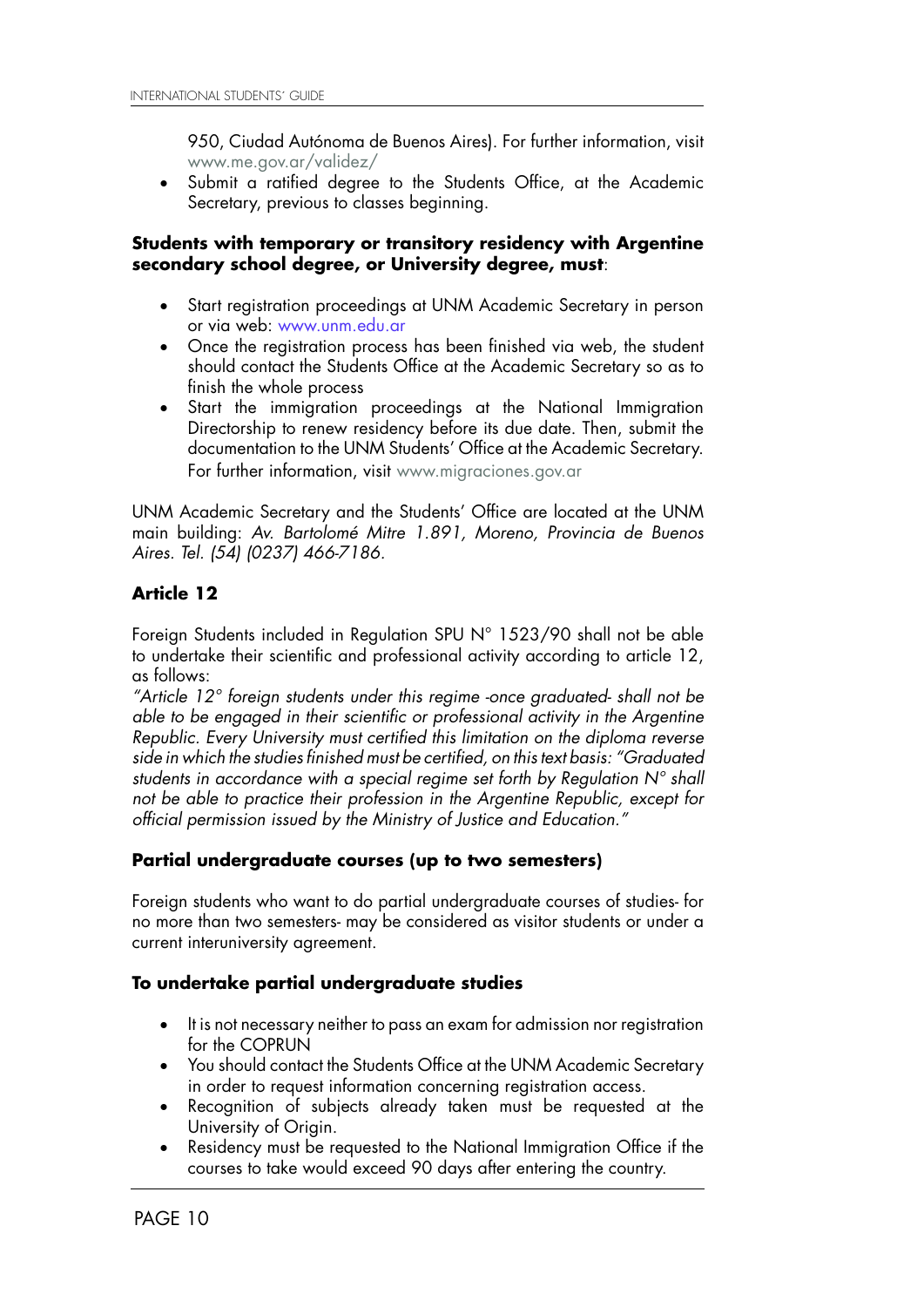Foreign students already registered at UNM, who are interested in finishing their courses of studies to get a degree, must meet all the demanding requirements as for students based in Argentina.

### **Equivalencies**

Foreign students who have taken university courses at foreign universities, according to its laws and regulations, may request for the total or partial recognition of their studies at the UNM Academic Secretary.

UNM authorities will be in charge of analyzing the equivalencies recognition, always in no more than a 30% of the complete course of studies.

### **Undergraduate courses ending**

All the following documents are required to finish undergraduate courses:

- A copy and the original certificate of secondary school studies already finished and legalized at the National Ministry of Education in Argentina**.**
- Certification issued by the University of Origin that includes:
- Course of studies plan
- Taken subjects, exams dates and marks
- Certification of non-behavioral punishments. If so, reasons and characteristics must be given.
- Copy of the analytic program and the passed subjects.

Certifications and receipts must be originals and duly issued. As for foreign universities, all documents must be legalized by the Ministry of Education and Foreign Relations, or similar, from their countries, and the Ministry of Foreign Affairs, International Commerce and Religion, and also Education in Argentina, when coming from signatory countries of the Hague Convention.

Documentation in a foreign language must be translated by a registered Public Translator and legalized by the Public Translators' Association (Colegio de Traductores públicos) in situ.

For more information on legalizations for the Ministry of Foreign Relations in Argentina, click on: http://mrecic.gov.ar/portal/temas\_consulares/tramites/ tramites\_legalizaciones.html

The UNM shall not render Diplomas to foreigners as tourists. It is necessary to acquire a permanent or temporary residency in the country, in all cases.

### **Exchange Students**

Every Exchange Foreign Student must submit the following documentation to begin proceedings:

- Exchange application (full form)
- Motivation letter
- Official certificate of passed subjects from source university
- Curriculum vitae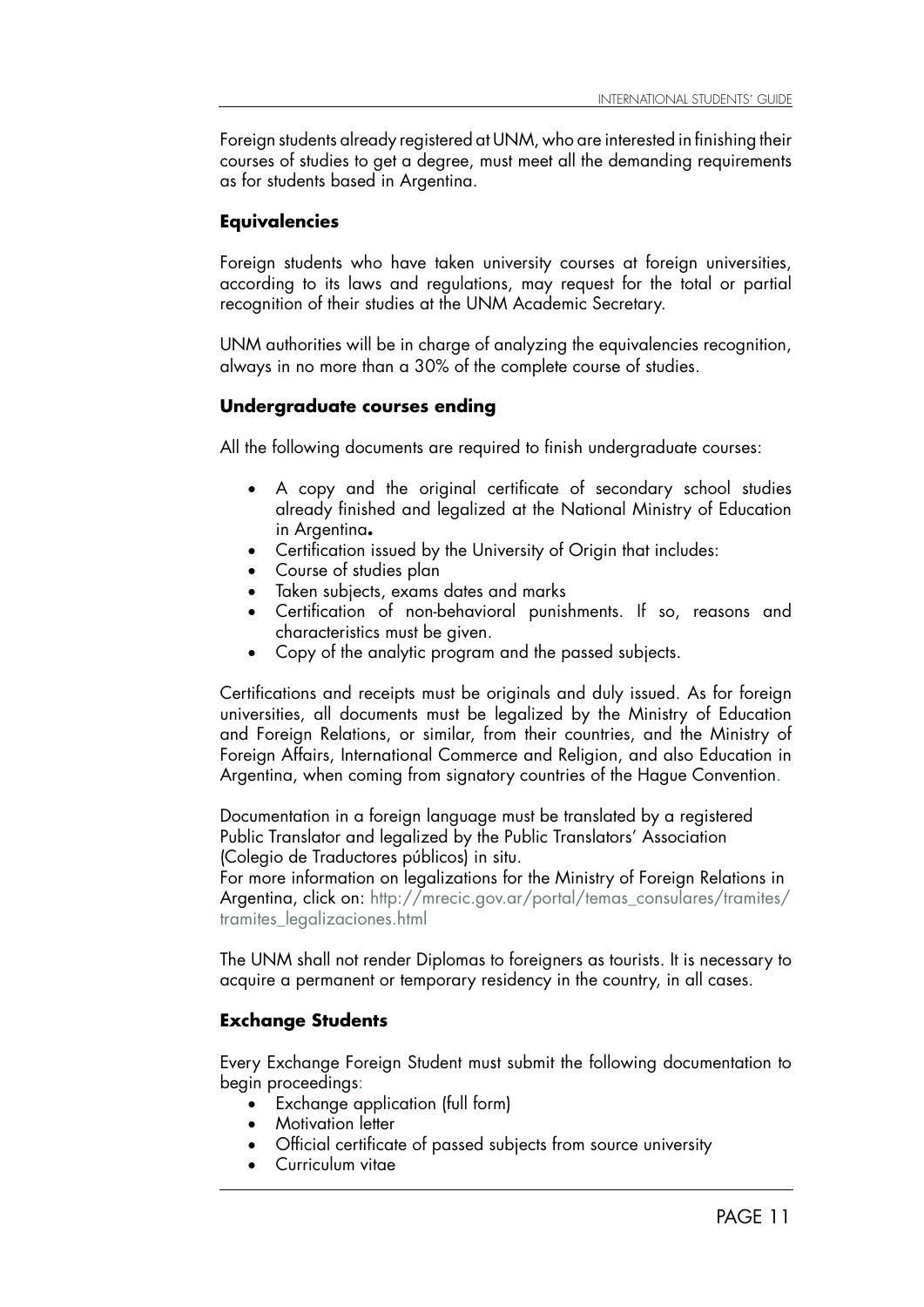- Recommendation letter written by a professor from the source university
- Passport photocopy in case it would be necessary
- International Life and Health Care Insurance
- Spanish Language Domain or Spanish Language Usage Certificate
- Require residency to the Immigration National Directorship if the course of studies would exceed 90 days since the students entered the country.

#### **Accommodations**

The UNM does not have accommodations for foreign students. However, there is a wide offer in the city and its surrounding which can be seen on the websites.

#### **Postgraduate studies**

The UNM is working on its proposal for Graduate Careers, based on a series of seminars.

### **Support for students**

The UNM offers several tools to its students in order to sustain permanency at University for every student. Among them, it is remarkable the Academic Strengthening Program- oriented to key areas of the early years of the universitylife, study groups and classes support for the preparation of final exams, among others.

#### **Welfare**

#### • **Grants**

The UNM has an internal Scholarship Program, financed with own founds and other National Programs and agencies. This program provides financial assistance to students to face difficulties which may be detrimental to the students' permanency at university. To access this kind of help, students must meet certain requirements, such as demonstrating an economic situation that warrants and demonstrate good academic performance. Internal Scholarship Program makes no restriction of age or nationality.

#### • **Sport and Physical activity project**

It encourages active participation of all university members considering sport and entertainment as essential rights for the people full development.

#### • **University Cinema and Arts**

They have been created for the university community to get in contact with different artistic and cultural expressions. People are grouped by interests to carry out free activities including learning and training, and the spread of multiple disciplines within university as well.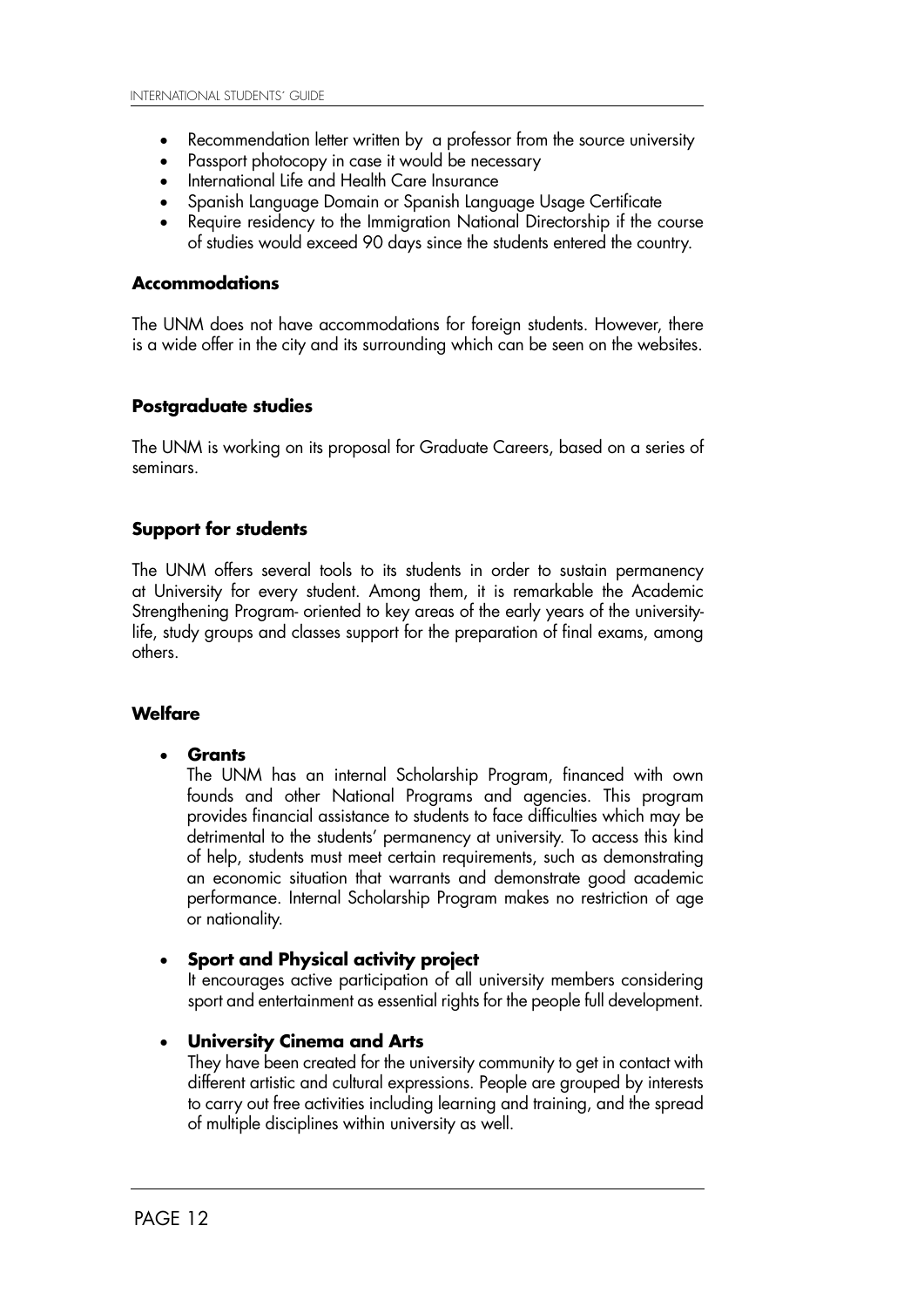### **Students' participation**

As a public University, the UNM aims to foster actions and activities of general or community interest, especially through knowledge generation and transfer. Thus, it gives place to students' participation in different teams of Research, Linkage, Transfer and Extension. To guarantee this goal, the UNM renders self-funded grants. Hence, the UNM contributes to its students' career as citizens and future professionals, and their participation in the University Volunteer Program activities as well.

### 5-STUDY IN ARGENTINA

### **Immigration proceedings**

All foreign students who want to study at UNM must comply with special requirements and immigration proceedings to enter Argentina, as it is ruled by Law N° 25571 and Regulation DNM N° 20699/06. Here, you'll find an extract from the guide called "University Education in Argentina for International students," available on the Ministry of Education website at: www.estudiarenargentina.siu. edu.ar

People entering Argentina as tourists - regardless their country of origin- can study at Argentine universities without changing their immigration status, as long as those studies end before the finalization of their legal residency awarded upon entering the country.

If the studies to undertake last longer than the student´s residency, conditions and requirements must comply with the following immigration regime:

### **Immigration regime for foreign students entering the country as tourists**

Foreign people who want to study in Argentina for a longer period than the one allowed as a tourist, may ask for residency within the ninety (90) days after their arriving in Argentina.

For this purpose, both personal documentation and an electronic registration receipt must be submitted

The term and type of residency will be upon the chosen course of studies and its duration.

For further information you may click at the following websites:

- www.unm.edu.ar/relacionesinternacionales.aspx ,from here you can enter:
	- www.visaestudiantil.gob.ar/
- www.migraciones.gov.ar
- www.cancilleria.gov.ar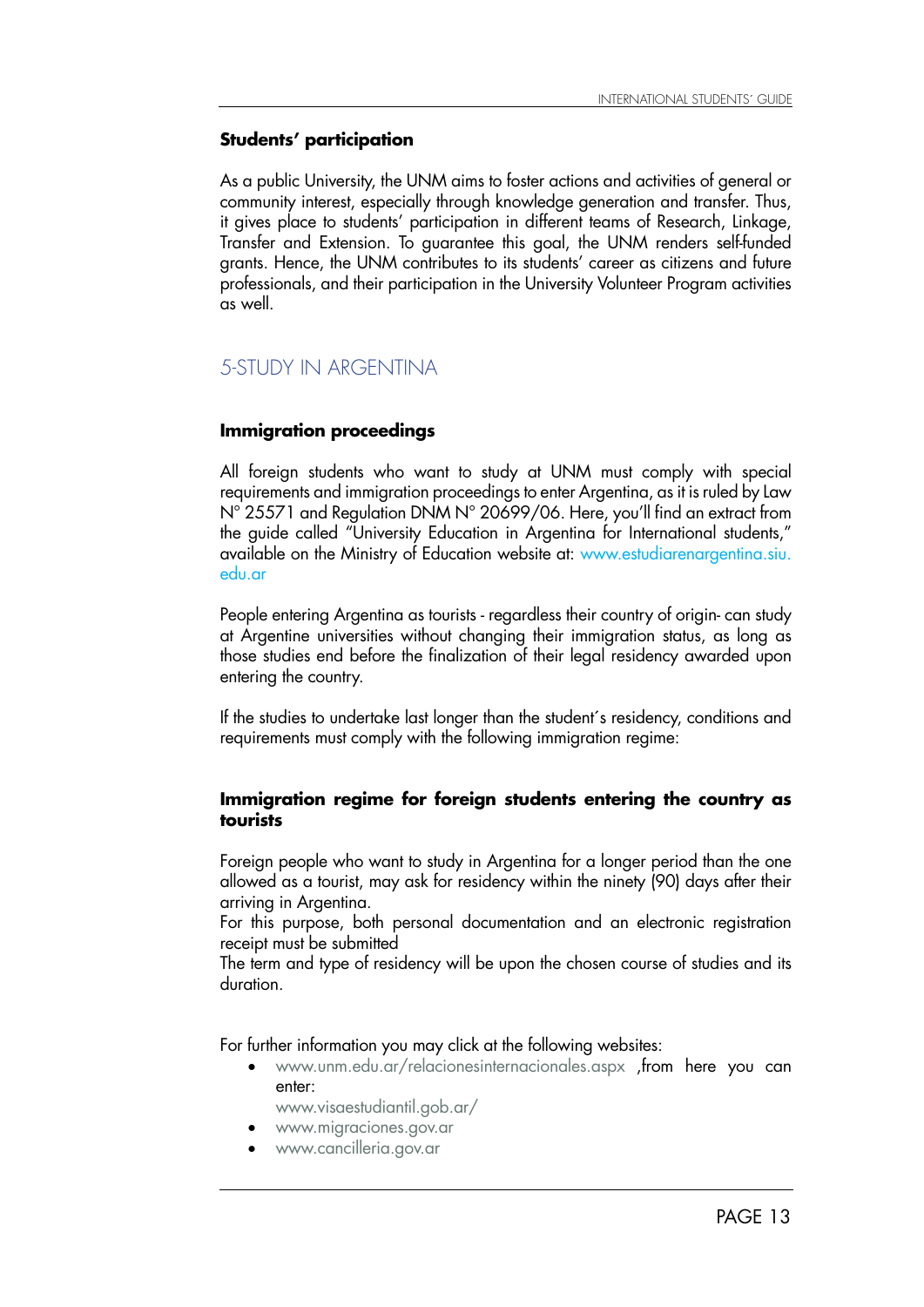### **Documentation required for residency in Argentina**

### **a- Documents required for arrival in Argentina**

- 1- Passport, identity card or updated certificate of nationality.
- 2- In case that the period to stay in Argentina lasts longer than six months, the following documents will be required:
- Certificate of non criminal record from the country of origin to be legalized by the Argentine Consulate situated in the issuer country.
- If the required documents were not in Spanish, they must be translated by a National Public Translator in Argentina, and legalized by the Argentine Public Translator's Association (*Colegio de Traductores Públicos de Argentina).*

Documentation issued by the Federative Republic of Brazil will be exempted from this requirement.

### **b- Proceedings in Argentina**

1.- Request for Certificate of non criminal record at the "*Registro Nacional de Reincidencia",* depending on the National Ministry of Justice www.dnrec.jus. gov.ar or on the PFA. Such document lasts 90 days after its emission.

2.-Request for an appointment on the National Immigration Office website to get residency permission as a student.

To make this request you must submit:

- Passport and photocopies of the identity card and certificate of nationality (blanks sheets of paper too)
- Arrival Seal of the country printed on the passport or immigration card
- Electronic registration receipt issued by University
- Certificate of non criminal record in Argentina
- Living rate payment (depending on the nationality)
- A certificate of non criminal record from the country of origin, if residency will exceed six months
- Address certificate if residency is temporary (If your address is in Buenos Aires autonomous city, you must contact PFA)
- 2 photographs 4x4 with white background color

Residency could be temporary (Article 23 section J Law 25871) or transitory special (Article 24 Section H Law 25871), regarding the kind of studies to undertake.

According to Article 25 of the same Law, foreign students may stay in the national territory during the authorized term, under the extension already permitted, and obliged to leave on the expiration date of such term.

Such benefit could be only extended by the National Immigration Office until the end of the partial studies and meeting all necessary requirements.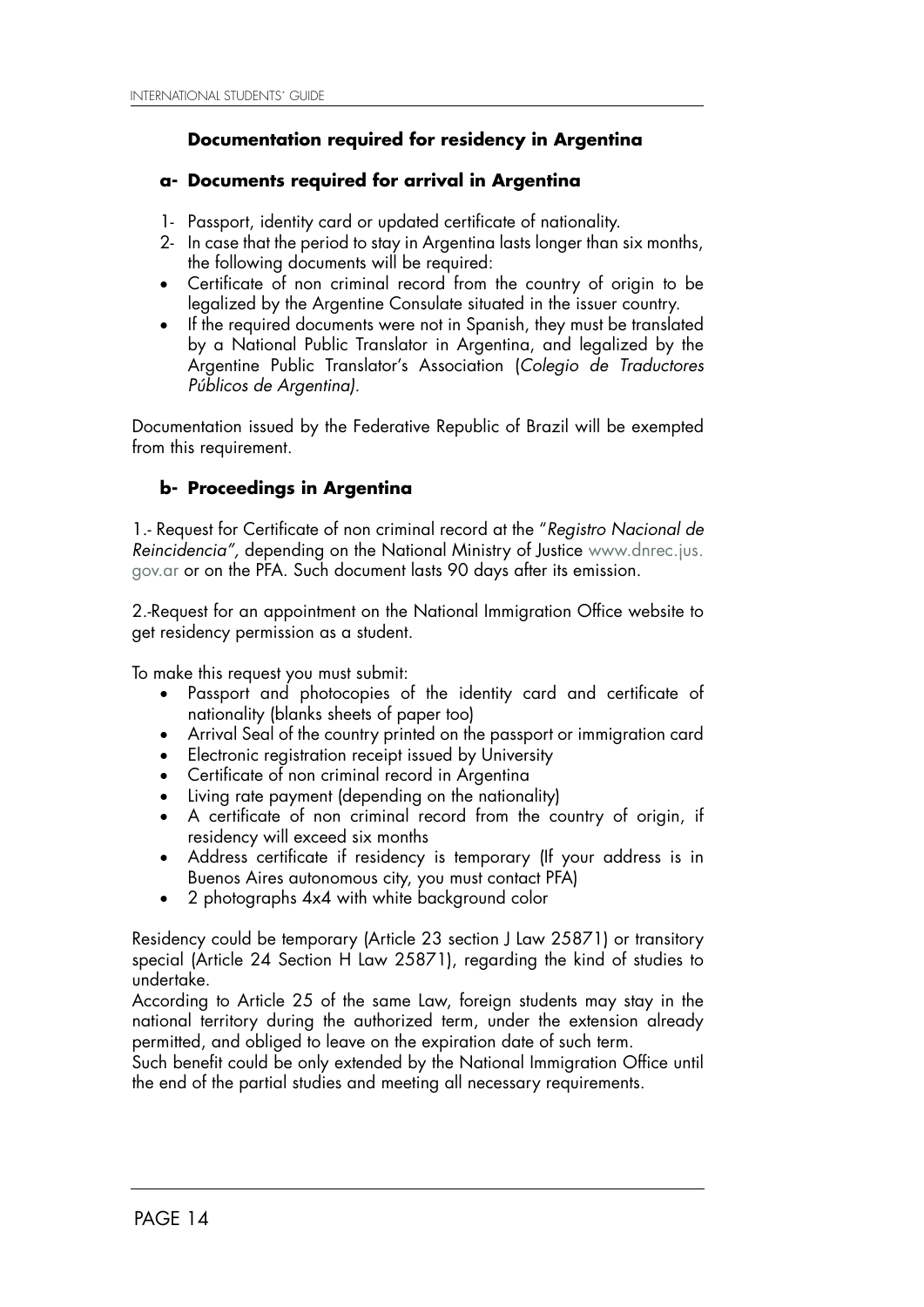### 6- UNM CONTACTS

International Relations Office

For more information or personal assistance, contact the International Relations Office at:

Tel. (+54 237) 466-7186 / 1529 / 4530 - (+54 237) 462-8629 - (+54 237) 460-1309 - (+54 237) 425-1786 - (+54 237) 488-3147, Extension 127

**rr.internacionales@unm.edu.ar**

Opening Hours: from Monday to Friday 9am-5pm

### **Web page**

www.unm.edu.ar

It is constantly updated in order to give detailed information about the UNM, such as: course of studies, plans, academic calendar, subjects, schedule, among other important issues.

### **Facebook /Unimoreno**

### **Universidad Nacional de Moreno**

It is not the place to find detailed information, as it is the webpage, but it is the way to bridge the gap between the community from inside and outside university.

### **E-Mail**

**info@unm.edu.ar**

### **Telephones**

(+54 237) 466-7186 / 1529 / 4530 - (+54 237) 462-8629 - (+54 237) 460-1309 - (+54 237) 425-1786 - (+54 237) 488-3147

### **Students' Office**

Extension 117 alumnos@unm.edu.ar Opening hours: From Monday to Friday 9 am-1pm and 1,30pm- 7pm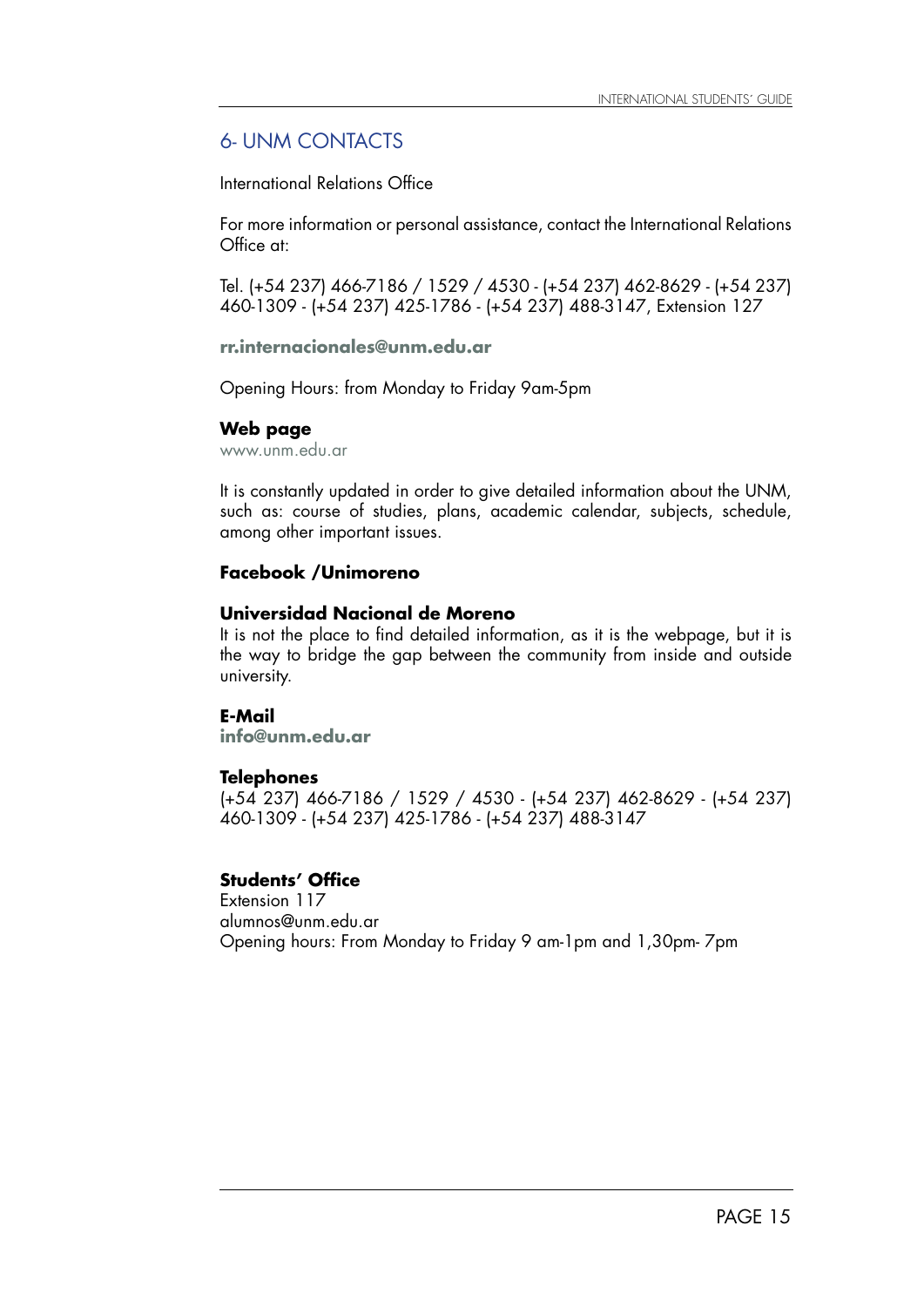### **GUIDANCE AND UNIVERSITY TRAINING COURSE (COPRUN).**

Extension 100 3210 coprun@unm.edu.ar mayores25@unm.edu.ar

### **Academic Orientation**

orientacion@unm.edu.ar Extension 100 3210

**Students' Welfare Office**

Extension 126 bienestaruniversitario@unm.edu.ar

### **University Extension Secretary**

sec.extension@unm.edu.ar. Extension 140

### **Library**

biblioteca@unm.edu.ar Extension 121

### **DEPARTAMENT OF ECONOMY AND ADMINISTRATION**

Extension 124 eya@unm.edu.ar.

### **Labor Relations**

Extension 124 relacionesdeltrabajo@unm.edu.ar

### **Business Administration**

Extension 124 administracion@unm.edu.ar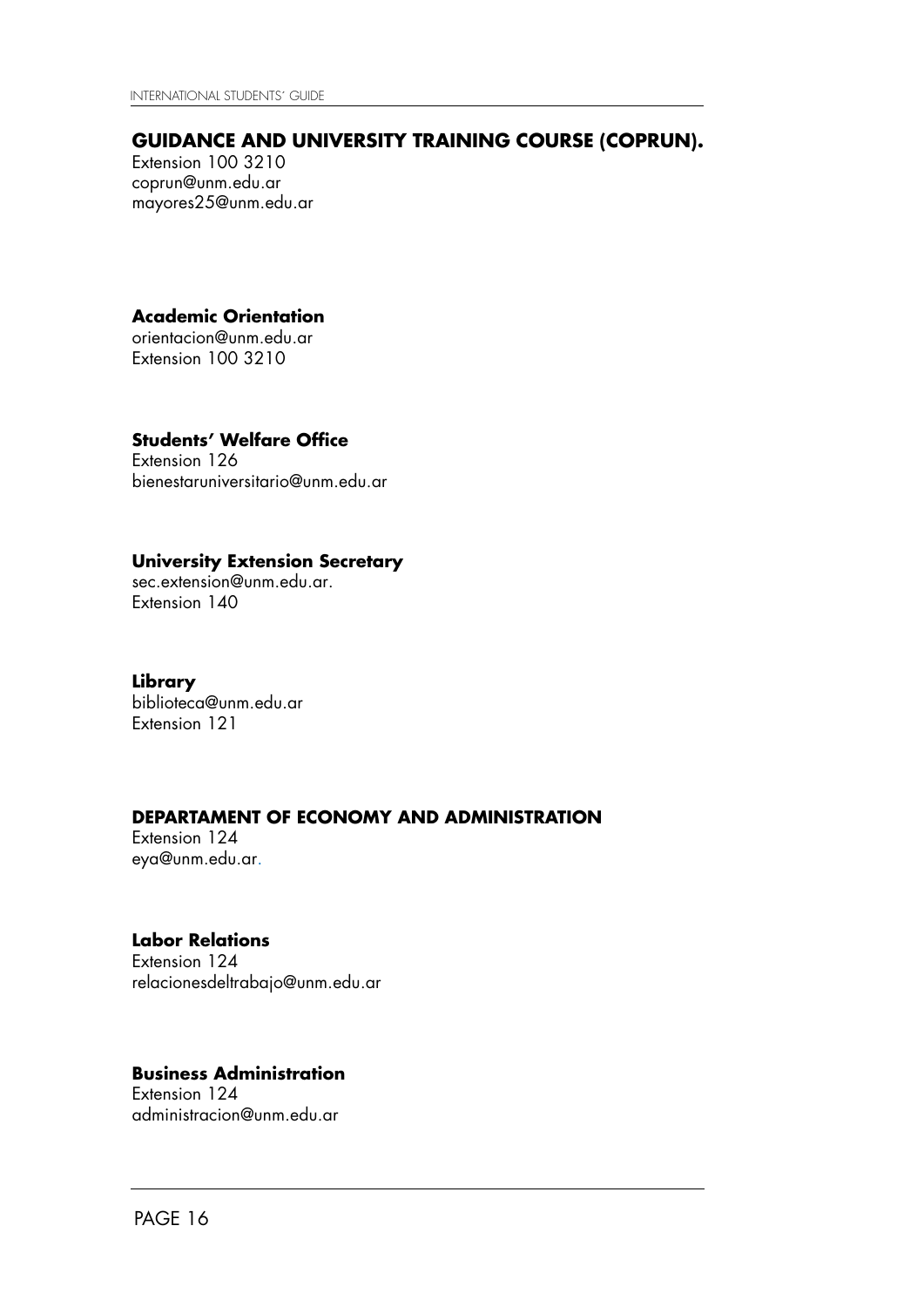**Economy** Extension 124 economia@unm.edu.ar

### **National Public Accountant**

Extension 124 contadorpublico@unm.edu.ar

### **DEPARTAMENT OF APPLIED SCIENCES AND TECHNOLOGY**

Extension 129 cayt@unm.edu.ar

### **Electronics Engineering**

Extension 129 electronica@unm.edu.ar

### **Environmental Management**

Extension 129 gestionambiental@unm.edu.ar

### **Architecture**

Extension 428 arquitectura@unm.edu.ar

### **Biotechnology**

Extension 129 biotecnologia@unm.edu.ar

### **DEPARTAMENT OF HUMMANITIES AND SOCIAL SCIENCES**

Extension 125 hycs@unm.edu.ar

### **Social Work**

Extension 125 trabajosocial@unm.edu.ar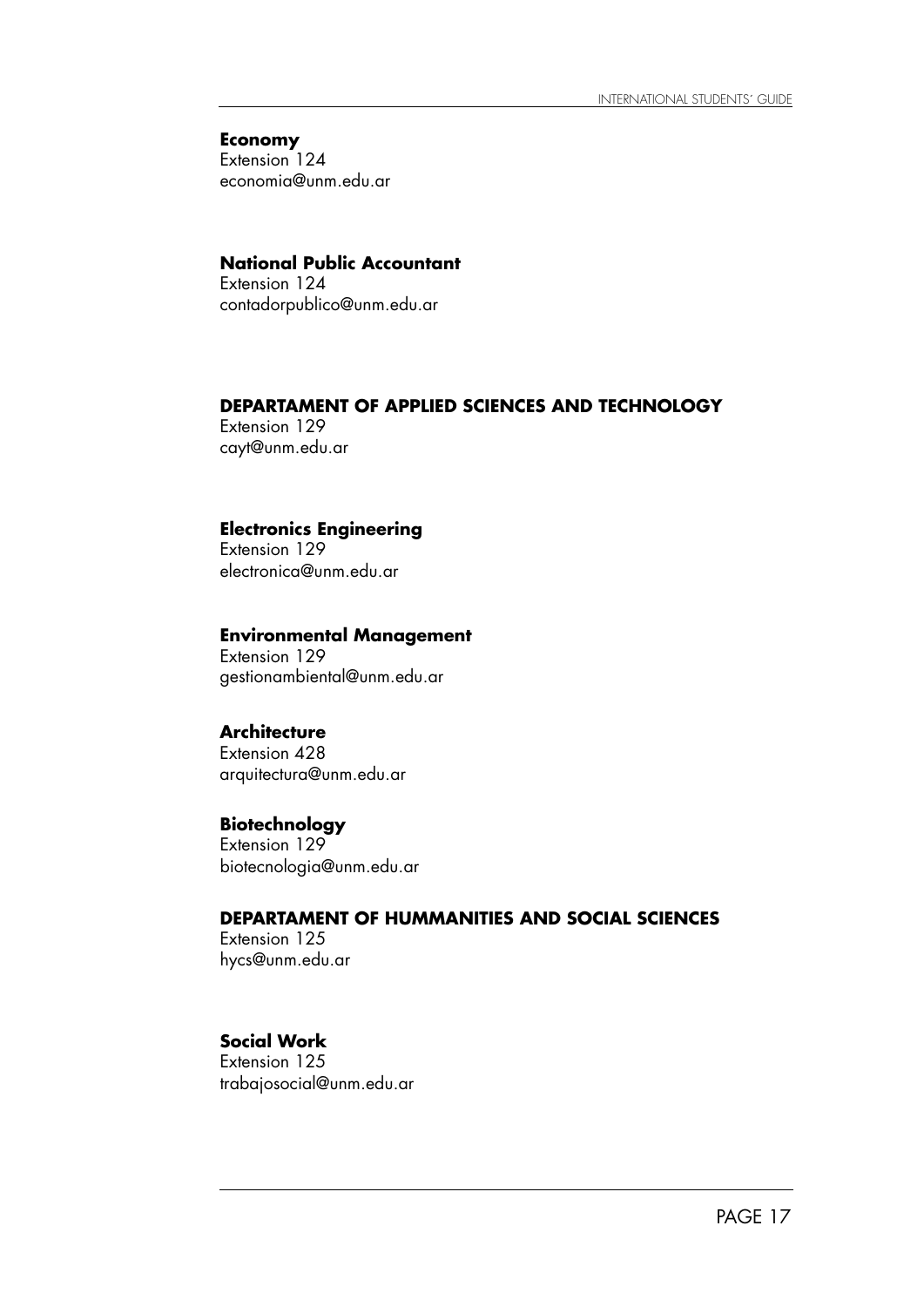INTERNATIONAL STUDENTS´ GUIDE

### **Social Communication**

Extension 125 comunicacionsocial@unm.edu.ar

### **Cycle of Degree in Elementary Education**

Extension 125 educacioninicial@unm.edu.ar

### **Cycle of Degree in High School Education**

Extension 125 educacionsecundaria@unm.edu.ar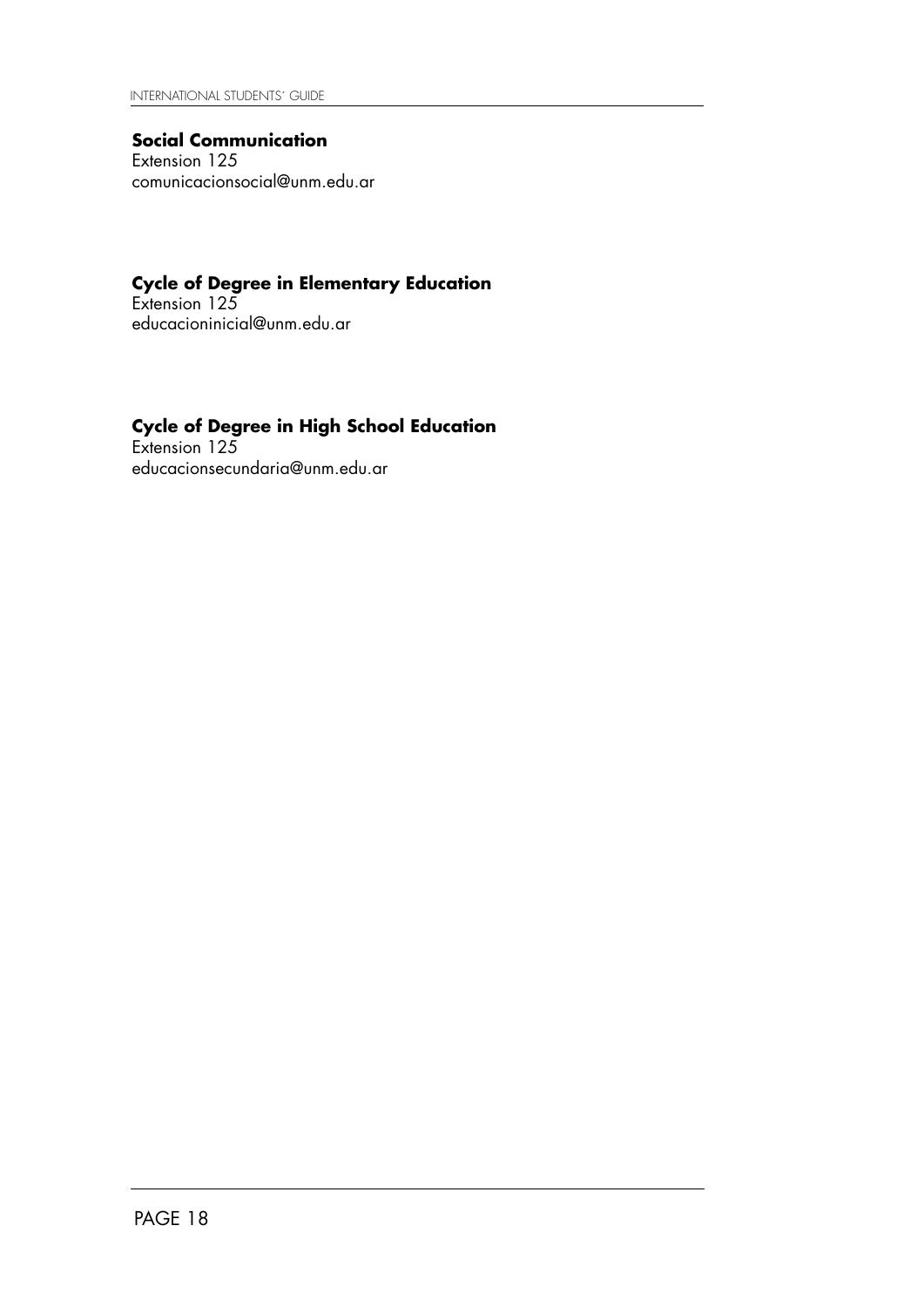### **AUTHORITIES**

#### **Rector**

Lic. Hugo O. ANDRADE rectorado@unm.edu.ar

#### **Vice Rector**

Prof. Manuel L. GOMEZ vicerrectorado@unm.edu.ar

#### **Research, Linking Technology and International Relations Secretary**

Lic. Adriana M. del H. SÁNCHEZ sec.investigacion@unm.edu.ar

#### **Academic Secretary**

Lic. Roxana S. CARELLI sec.academica@unm.edu.ar

#### **Extension Secretary**

Mg. Vicente S. SANTANTONIO a/c sec.extension@unm.edu.ar

#### **General Secretary**

Mg. Vicente S. SANTANTONIO sec.general@unm.edu.ar

#### **DEPARTMENT OF APPLIED SCIENCES AND TECHNOLOGY**

General Director: Mg. Jorge L. ETCHARRAN cayt@unm.edu.ar

#### **Electronics Engineering**

Coordinator: Ing. Gabriel F. C. VENTURINO electronica@unm.edu.ar

#### **Environmental Management**

Coordinator: Mg. L. Osvaldo GIRARDIN gestionambiental@unm.edu.ar

#### **Architecture**

Coordinator: Arch. Elena TABER arquitectura@unm.edu.ar

#### **Biotechnology**

Coordinator: Mg. Fernando RAIBENBERG biotecnologia@unm.edu.ar

### **DEPARTMENT OF ECONOMICS AND ADMINISTRATION**

General Director: Lic. Pablo A. TAVILLA eya@unm.edu.ar

#### **Labor Relations**

Coordinator: Lic. Sandra M. PÉREZ relacionesdeltrabajo@unm.edu.ar

#### **Business Administration**

Coordinator: Lic. Marcelo MONZÓN administracion@unm.edu.ar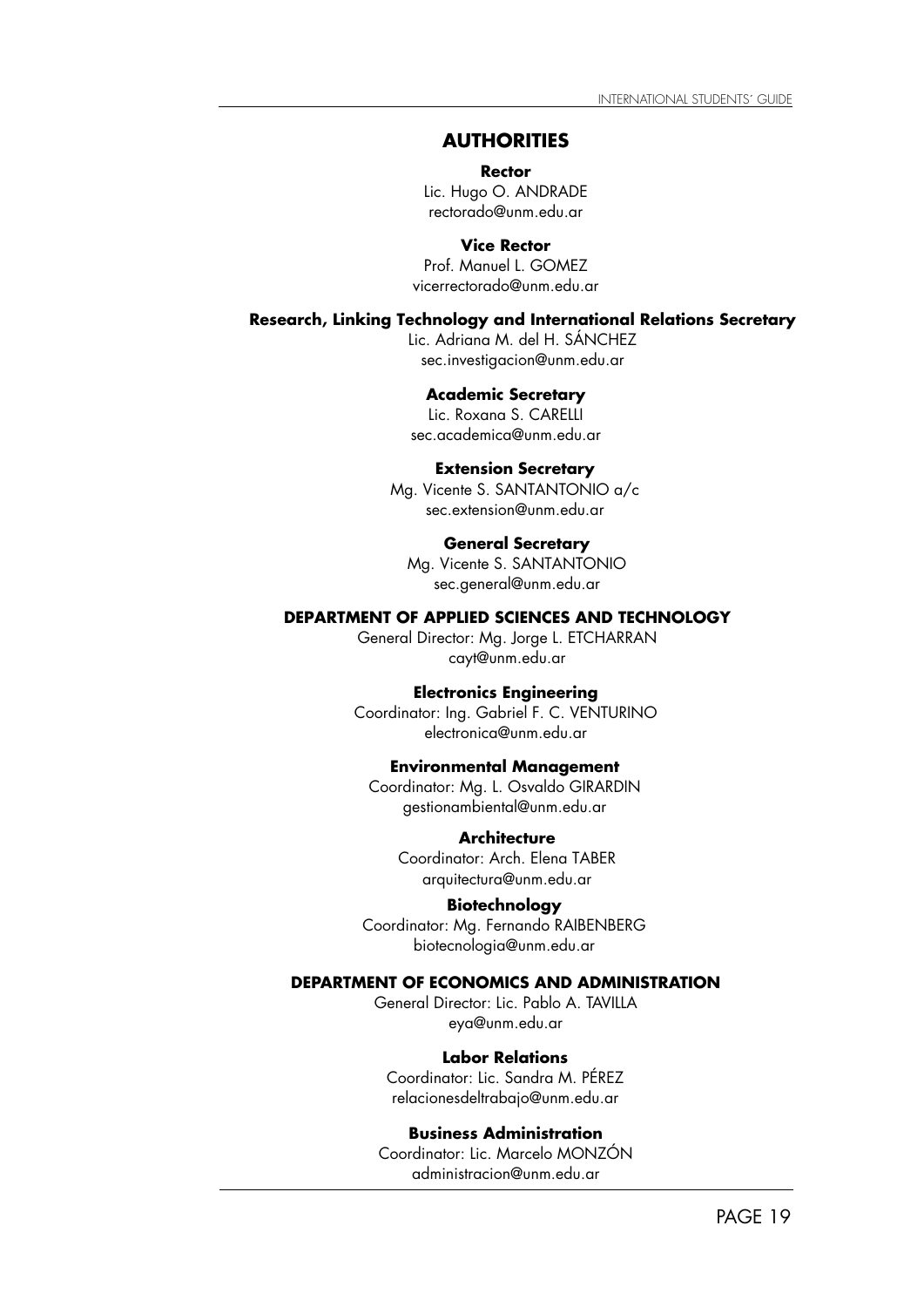#### **Economics**

Coordinator: Lic. Alejandro L. ROBBA economia@unm.edu.ar

#### **National Public Accountant**

Coordinator: CPN Alejandro A. OTERO contadorpublico@unm.edu.ar

#### **DEPARTMENT OF HUMANITIES AND SOCIAL**

**SCIENCES** General Director: Prof. Roberto MARAFIOTI hycs@unm.edu.ar

#### **Social Work**

Coordinator: Lic. Maria C. BELZITI trabajosocial@unm.edu.ar

#### **Social Communication**

Coordinator: Dra. Adriana A. SPERANZA comunicacionsocial@unm.edu.ar

#### **Cicly of Degree in Secondary Education**

Coordinator: Lic. Lucia ROMERO educacionsecundaria@unm.edu.ar

#### **Cicle of Degree in Elementary Education**

Coordinator: Lic. Lucía ROMERO educacioninicial@unm.edu.ar